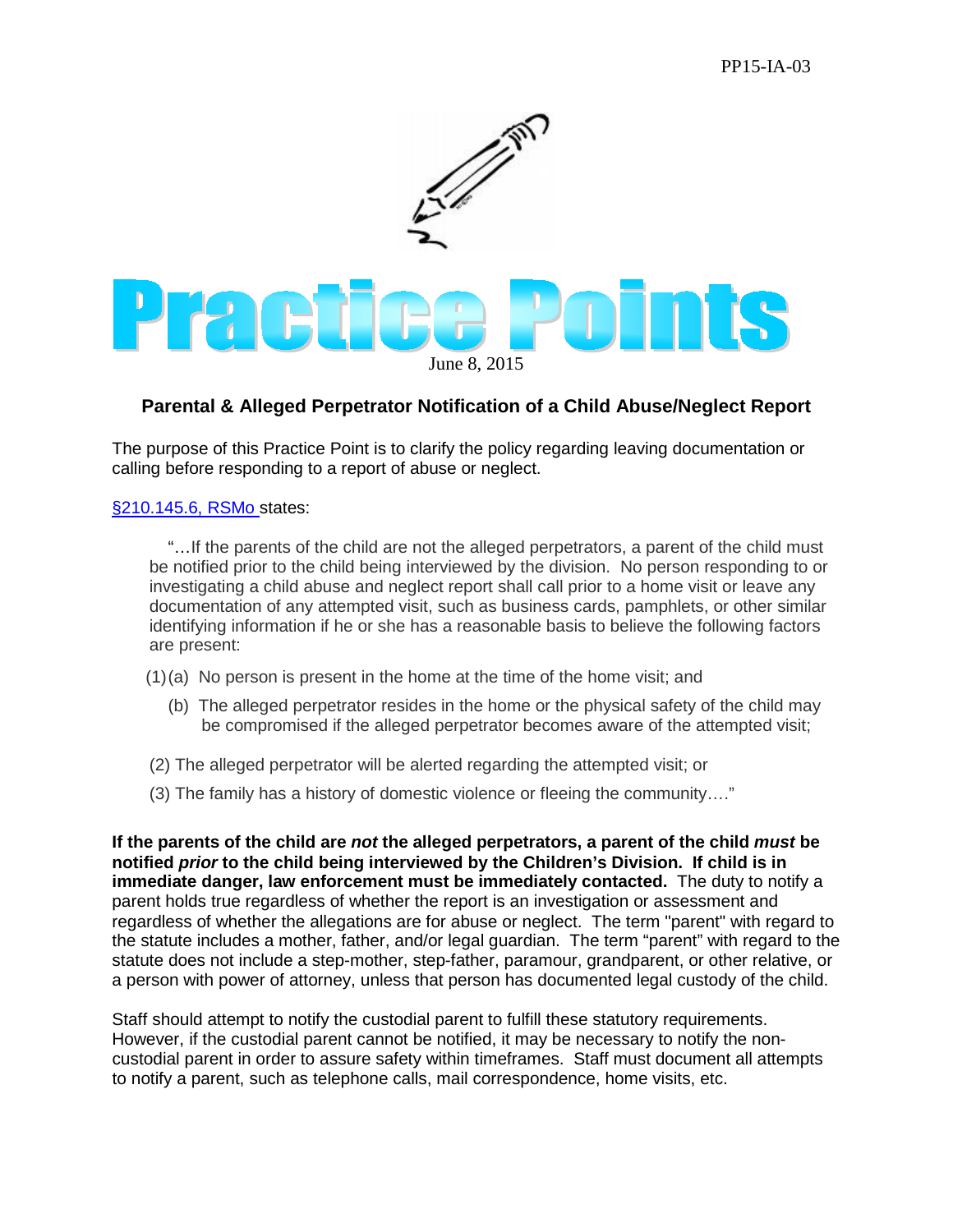Although not mandatory, it is best practice for staff to notify the custodial parent prior to interviewing the child when the non-custodial parent is the alleged perpetrator. There may be times when notifying a non-perpetrating parent would jeopardize the child's safety or significantly hinder the investigation or assessment process. Examples include:

- Alleged abuse occurring **at the time** of the call
- Alleged injuries or symptoms of injuries or illness that require **immediate** medical care
- Allegations of a child in need of **immediate** psychiatric care in conjunction with a child abuse or neglect report and,
- Allegations of child sexual abuse in which the alleged perpetrator has access to the child within the next twenty-four (24) hours

Staff should always seek supervisory approval to interview the child without notifying a parent when the alleged perpetrator is not a parent. If the decision is made to interview the child without notification due to an existing or imminent serious safety concern, staff must utilize law enforcement to facilitate contact with the child, pursuant to [§210.145.6.](http://www.moga.mo.gov/mostatutes/stathtml/21000001451.html) These are situations in which, if true, emergency protective custody may be necessary to ensure the safety of the child. Staff should clearly document the reason notification did not occur and document the reasons why an interview took place without notice. If the Children's Service Worker has failed to contact a non-perpetrating custodial parent prior to interviewing the child, the worker is expected to do so as soon as possible after the child is interviewed.

Although the statute does not make it mandatory to obtain the consent of a parent prior to interviewing the child, it is best practice for staff to obtain their permission prior to interviewing the child when they are not the alleged perpetrator. Parents have the right to refuse access to their child. Staff must refrain from the use of coercion to gain access. However, notification to the non-offending, non-custodial parent may be useful when the custodial non-offending parent refuses access to the child. If all attempts to engage parents are unsuccessful *and* safety cannot be assured by any other means, it may be necessary to make a referral to the juvenile office.

Examples of when and who to notify prior to interviewing:

- Dad is the alleged perpetrator and mom resides in the home. No notification is required.
- Dad is the alleged perpetrator and mom has primary custody. Dad does not have visitation with the child until the following week. No notification is required, but it is best practice to notify mom.
- Grandmother is the alleged perpetrator and both parents have custody. Notification of either mom or dad is required.
- Mom's paramour is the alleged perpetrator for sexual abuse. Mom has primary custody. It is best practice to notify mom; however, mom refuses to allow worker access to the child. Worker then notifies dad and interviews the child at school.
- Grandfather is the alleged perpetrator, child is currently visiting him. Child presents at the ER with grandfather with a broken arm. Child states grandfather pushed her down the stairs. Child is ready to be discharged. Mom has primary custody but attempts to contact her have been unsuccessful. No father can be identified. The worker staffs the situation with their supervisor and it is determined to go ahead and interview the child